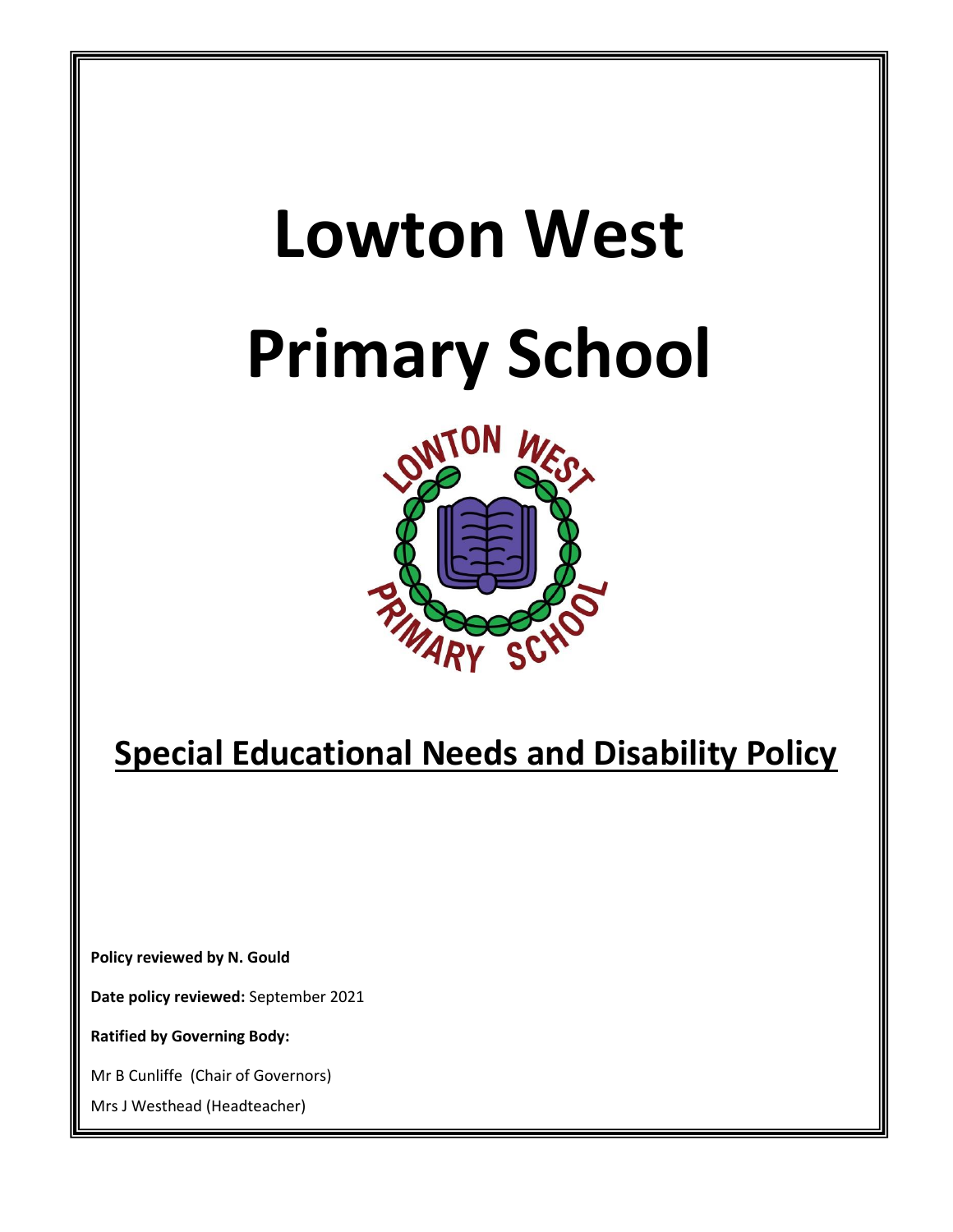# **Lowton West Primary School SEND Policy**

# *Aiming High Together*

#### **School Vision**

To inspire, achieve and succeed, we will aim high and build dreams and futures together.

#### **Mission Statement**

#### *Providing the highest quality education, care and support for the whole school community.*

*Our mission statement is based on RESPECT:*

- *R = Recognising the needs of the individual child*
- *E = Ensuring a unique and engaging curriculum*
- *S = Supporting each other to learn and achieve*
- *P = Passionate about providing the highest quality education*
- *E = Encouraging creativity, self – expression and imagination*
- *C = Creating confident, resilient, life – long learners*
- *T = The voice of everybody is heard*

All the above statements help us to understand how we can all make a positive contribution to the school and the wider community.

#### **We will do this through our core values:**

- Respect
- Resilience
- Kindness
- Confidence

We also, at Lowton West Primary School, strive to develop and uphold British Values. The five British values that the Government has identified for schools to focus on are:

- Democracy
- The Rule of Law
- Individual liberty and mutual respect and tolerance of those with different faiths and beliefs
- Developing personal and social responsibility
- Respect for British Institutions

There are more details on how our school demonstrates and develops these British Values in our British Values Policy and on our website.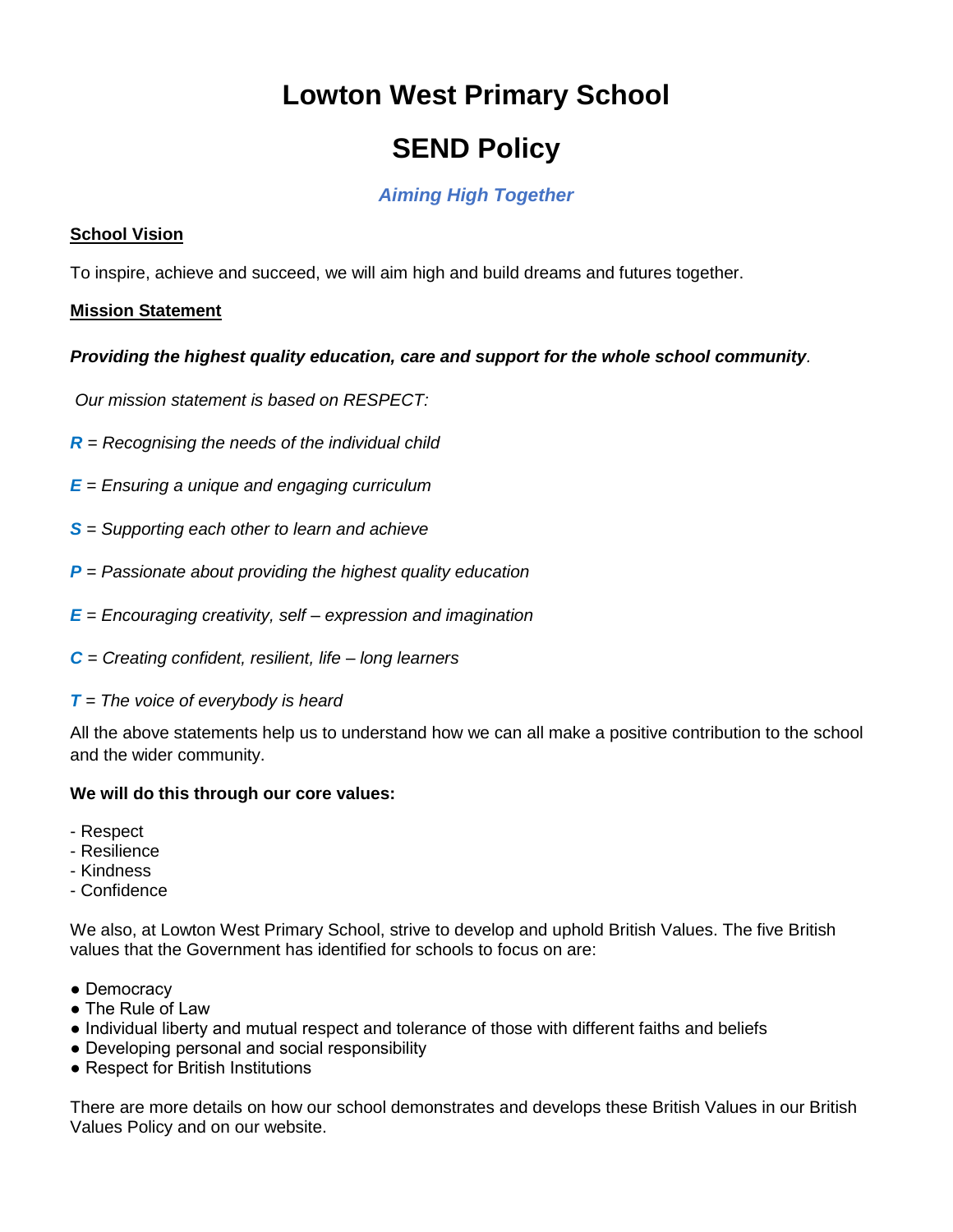# **Special Education Needs and Disability Policy and Local Offer**

This policy was reviewed and revised in September 2021 and ratified by the Governing Body Autumn 2021. The policy takes regard of the Children and Families Bill 2014, the Single Equality Act 2010, DfE guidance: Supporting Pupils at School with medical conditions (September 2014) and the Special Educational Needs and Disability Code of Practice: 0 to 25 years (2014).

It has been written alongside our SEND Information Report 2021, Wigan's Local Offer, Supporting Pupils at School with Medical Conditions Policy, Intimate Care Policy, Equality Policy, Equality Plan and Accessibility Plan. It consists of information for parents/carers of children who have Special Educational Needs or a disability (SEND), and all of those who support children with additional needs. The information outlines the support and provision they can expect to receive whilst attending this school.

# **Policy Statement**

Lowton West Primary School is an inclusive school which aims to involve all pupils in the wider life of school. We offer a broad and balanced curriculum with high quality teaching and actively seek to remove the barriers to learning and deliver a curriculum that meets the needs of individuals and groups of children. We provide effective support for children with special educational needs and disabilities, starting from our first contacts with parents and carers when a child enters our school. We make sure that additional needs are identified early and we offer a range of provision according to identified needs. The school also aims to involve pupils, their parents, staff and other concerned parties in the development of the necessary support for each child with additional needs. We work with a range of other professionals, e.g. from Health, Targeted Education Support Services, Wigan Family Services, Outreach support teams and Wigan Start Well services to make sure that all children receive the support they need to do well at school.

# **At Lowton West we aim to:**

- create an inclusive environment that meets the special educational needs of each pupil;

- ensure that the special educational needs of pupils are identified, addressed and provided for;
- make clear the expectations of all partners in the process (including parents and pupils);
- identify the roles and responsibilities of staff in providing for pupil's educational needs;
- enable all pupils to have full access to all elements of the school curriculum;

- actively involve pupils in a sensitive and non-stigmatising way in their Support Plans: I.E.P., I.B.P.,

Learner Profiles, Zones of Regulation and Individualised Plan process to promote improved confidence and self-image.

# **DEFINITION OF SPECIAL EDUCATIONAL NEEDS AND DISABILITY (SEND)**

A child or young person has SEND if they have a learning difficulty or disability which calls for special educational provision to be made for them.

A child of compulsory school age or a young person has a learning difficulty or disability if they either have:

(a) A significantly greater difficulty in learning than the majority of others of the same age; or

(b) A disability which prevents or hinders them from making use of educational facilities of a kind generally provided for others of the same age in mainstream schools.

A child under compulsory school age has special educational needs if they fall within the definition at (a) or (b) above or would so do if special educational provision was not made for them. (**Clause 20 Children and Families Bill**)

This is a broad definition covering children and young people from 0 - 25 years of age. Where a child or young person has a disability or health condition which requires special educational provision to be made, they will be covered by the SEND definition.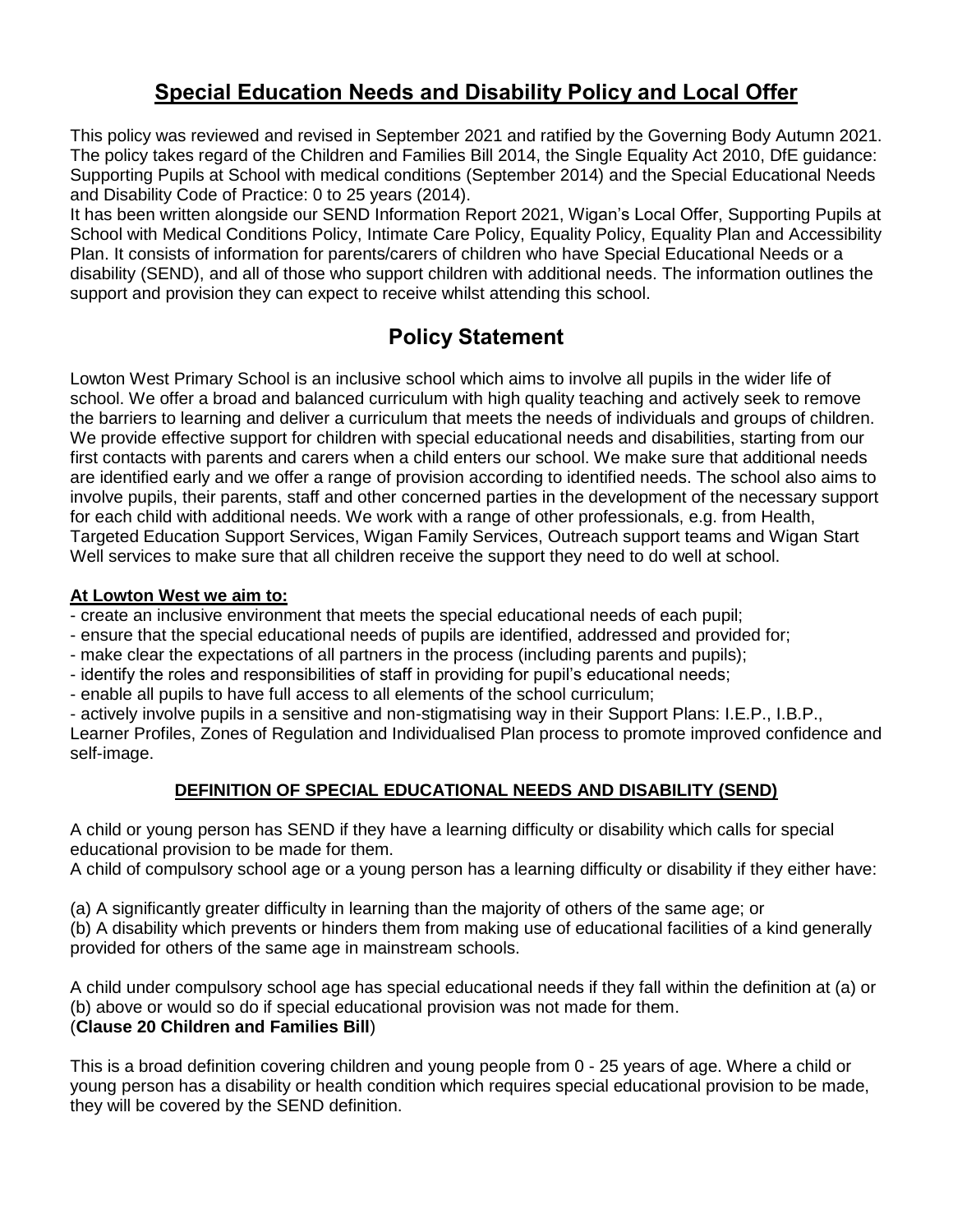# **ROLES AND RESPONSIBILITIES AT LOWTON WEST**

#### **The role of the Governing Body** (ref: Children and Families Bill)

- to co-operate with the local authority in the development and review of the local offer. This is essential so that the local offer provides a comprehensive, transparent and accessible picture of the range of services available to local children and young people with SEND and their parents;
- to work with the head teacher and SENCO to determine the school's general policy and approach to provision for pupils with special educational needs;
- to establish appropriate staffing and funding arrangements;
- to maintain a general oversight of the school's work with SEND pupils;
- to ensure information regarding SEND provision is provided for parents.

# **GOVERNOR WITH RESPONSIBILITY FOR SEND- Mrs L Pouncey**

#### **The role of the head teacher**

- to be responsible for the day-to-day management of provision for pupils with SEND;
- to keep the Governing body informed of issues related to pupils with SEND;
- to work closely with the school's SENCO

# **HEAD TEACHER: Mrs J Westhead**

#### **The role of the SENCO**

The key responsibilities of the SENCO include:

- Overseeing the day-to-day operation of the school's SEND policy and Local Offer;
- Reporting back to the Head teacher and Governing Body on a regular basis, giving updates of progress and development;
- Co-ordinating provision for pupils with SEND;
- Liaising with the Senior Leadership Team with reference to safeguarding;
- Liaising with and advising staff (teachers and teaching assistants);
- Managing Teaching Assistants and overseeing provision mapping;
- Organising/ monitoring and evaluating interventions for pupils with SEND;
- Overseeing the records of all pupils with SEND;
- Liaising with parents of pupils with SEND;
- Identifying needs and facilitating or contributing to the in-service training of staff;
- Liaising with external agencies including the Local Authority and TESS Team; the Educational Psychology services and health and social services, including Wigan Family Welfare, Wigan's CAMHS and Start Well services.

# **SENCO: Mrs N Gould, Deputy Headteacher**

#### **The role of teaching and non-teaching staff**

- To be involved in the development of the school's SEND policy and SEND provision;
- To be fully aware of the school's procedures for identifying, assessing and making provision for pupils with Special Educational Needs and Disabilities, including writing Support Plans: IEP/IBP's, Learner Profiles, Zones of Regulation and Individualised Plans and reviewing and reporting progress to parents/carers.
- To follow the Wigan guidance through the 'Higher Expectations For All' document to ensure the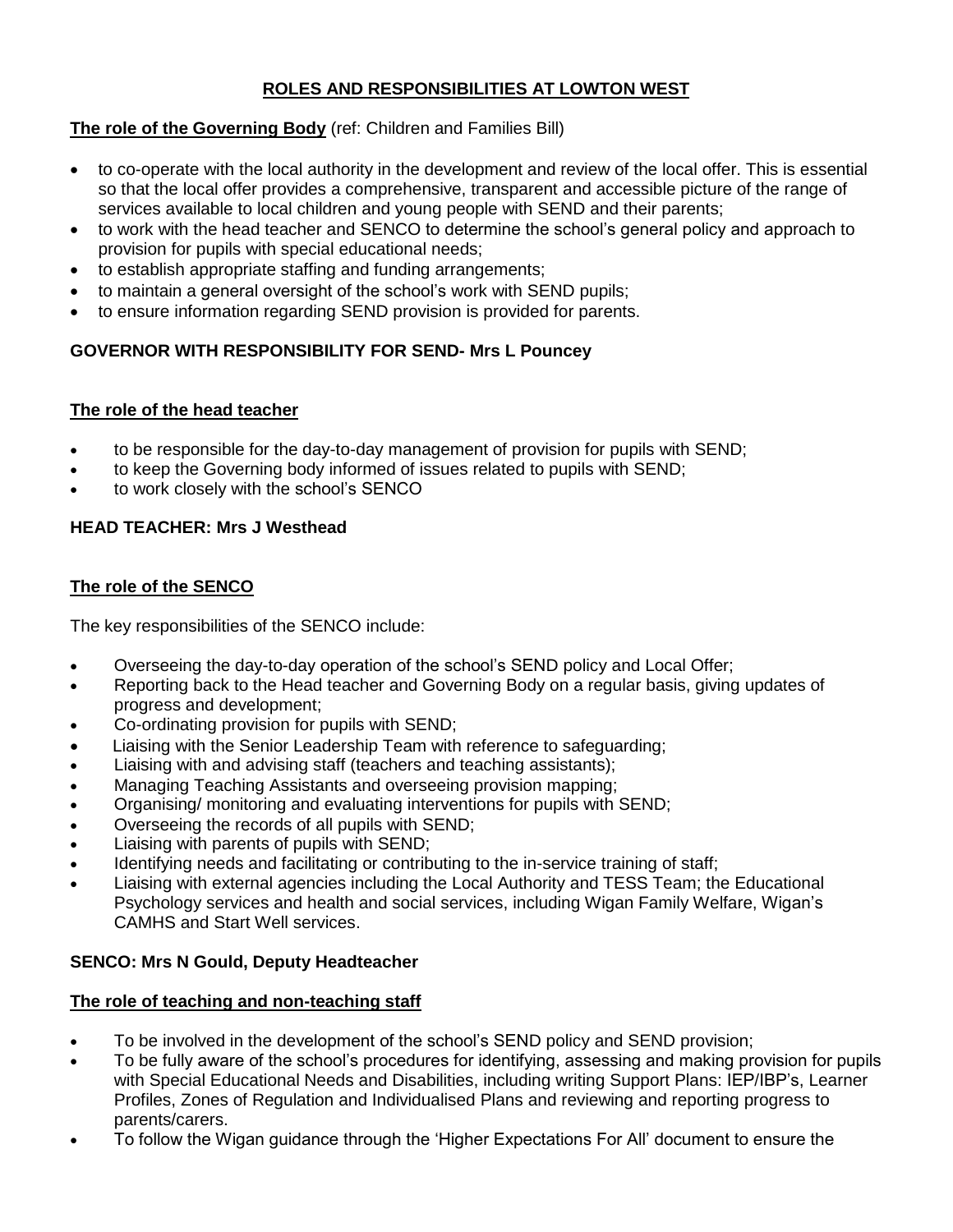graduated approach is in place.

- To support SEND pupils through quality first teaching, ensuring whole class teaching meets the needs of all pupils
- To provide appropriate and challenging activities for pupils with SEND.
- To keep up to date records for children identified as having a special need.
- To meet regularly with parents/ carers to provide resources and guidance on how they can support their child at home.
- To plan carefully targeted intervention and support and review the impact and progress for individual pupils regularly.
- To provide the SENCO with provision maps and baseline/ ongoing assessment data to monitor the impact of targeted support and progress of SEND pupils throughout the year.
- To regularly review the recommendations provided by multi-agencies (in consultations and reports), at least on a termly basis, and ensure recommendations are put into practice in the classroom.
- To support multi-agency partners in their assessments by completing the requested checklists, assessments and reports provided by multi-agencies when required for identified pupils.
- To meet with parents to review multi-agency reports and discuss current support and progress in relation to the recommendations provided.
- Provide the SENCO with updates and data to support the preparation of multi-agency referrals, EHC referrals and annual reviews.
- Provide clear guidance and information to the next class teacher or school to ensure smooth transition for all SEND pupils.

# **ADMISSION ARRANGEMENTS**

Lowton West Primary School acknowledges its statutory duty to provide a mainstream school place for all pupils, regardless of their gender, ethnicity, religion, disability or special educational need, should their parents wish it and it is compatible with the efficient education of other pupils.

We recognise the intrinsic value of every child, and we aim to meet all children's needs.

# **ACCESS TO THE CURRICULUM, INCLUDING THE NATIONAL CURRICULUM**

All pupils follow the full National Curriculum except where disapplication is clearly indicated, and this decision is fully supported by the Local Authority. All SEND pupils, including those with an Education, Health and Care Plan (EHC Plan), spend the majority of their time in mainstream classes following the same curriculum as their peers, differentiated where necessary. Pupils may sometimes be withdrawn for short periods for individual programmes based upon their Support Plans: I.E.P./I.B.P.'s, Learner Profiles or Individualised Plans. Care is taken when doing so not to disadvantage pupils by this withdrawal. Staff give consideration to pupils with SEND within their short term planning, and work is differentiated so that it is accessible to all children. This can be evidenced from planning and pupils' work.

# **INCLUSION ARRANGEMENTS FOR PUPILS WITH SEND**

All pupils play a full part in the life of the school. They have entitlement to all curricular and extra-curricular activities carried out at school. Those pupils who need individual tuition are withdrawn only for short periods. Senior Leaders review and implement the school's Accessibility Plan, which is reviewed on an annual basis, to increase the access of pupils with a disability to the curriculum and physical environment.

# **FACILITIES**

# **Educational access:**

- The school employs a number of Teaching Assistants whose role includes the support of individuals or groups of children who need extra help in order to access the curriculum.
- The Teaching Assistants work closely with the class teachers and use recommendations from the children's Individual Education / Behavioural Plans, Leaner Profiles or Individualised Plans in order to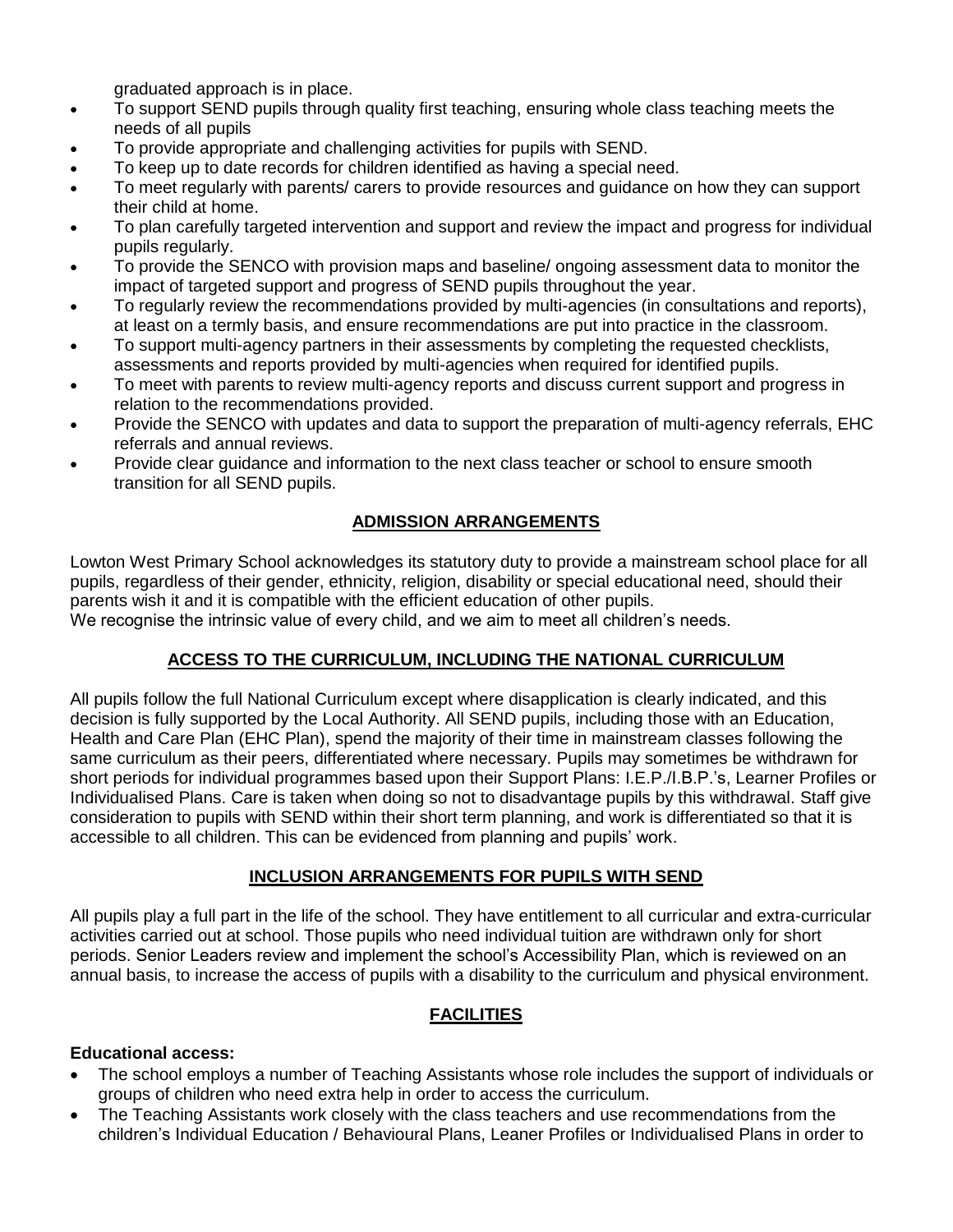support learning and assist the children in reaching their targets.

• The school also provides nurturing interventions. The SENCO has a responsibility to oversee these groups and work closely with the Senior Leadership Team and class teachers in identifying and supporting children who will benefit from a range of small group and/or 1:1 intervention; this may be a short term intervention (e.g. a programme of counselling support following a bereavement).

#### **Allocation of resources:**

- The SENCO is responsible for the operational management of the specified and agreed resourcing for special needs provision within the school, including the provision for children with an Education, Health and Care Plan (EHCP).
- The Head Teacher informs the governing body of how the funding allocated to support special educational needs has been employed.
- The Head Teacher and the SENCO meet on a regular basis to agree on how to use funds directly related to SEND.
- The SENCO is involved in the employment of new staff to support children with SEND.
- The SENCO prepares an action plan for the School Development Plan, which is monitored by the Governing Body and Head Teacher.

# **WORKING IN PARTNERSHIP WITH PARENTS**

(Ref: Code of Practice: Chapter 2)

#### (Schedule 1 paragraph 15)

Lowton West Primary School actively seeks to work with parents to empower them to:

- recognise and fulfil their responsibilities as parents and play an active and valued role in their child's education;
- have knowledge of their child's entitlement within the SEND framework;
- make their views known about how their child is educated;
- have access to information, advice and support during assessment and any related decision making processes about special needs provision.

To enable this:

- Parents are informed at an early stage of any school concerns about their child.
- Parents are encouraged to speak to their child's class teacher or SENCO about any concerns they may have.
- Parents are encouraged to visit school and discuss any concerns or problems with the class teacher and/or the SENCO.
- Parents are encouraged to be involved in SEND provision they may be part of, and to take an active role in developing Support Plans: Individual Education Plans (I.E.P.); Individual Behavioural Plans (I.B.P.); Learner Profiles, Individualised Plans; Pastoral Support Programmes (P.S.P.) and Education, Health and Care Plans (EHCPs).
- Parents are encouraged to take an active role in the monitoring their child's progress through regular review meetings.
- Problems and concerns are discussed and resolved through meetings with parents, pupil, class teacher, Headteacher, SENCO, outside agencies and the Local Authority. The views and wishes of parents play an important part in these discussions and decisions.
- The school will inform parents of the services available within the Local Authority, including Wigan's Start Well services, and can offer support through an Early Help Plan.
- School is aware that some parents will be anxious about their children needing SEND provision, and may find meetings with professional bodies stressful. We strive to make meetings parent friendly and convenient to all concerned.
- Parents have the opportunity to record their views in a section of the review form and are actively involved in the application for an EHCP.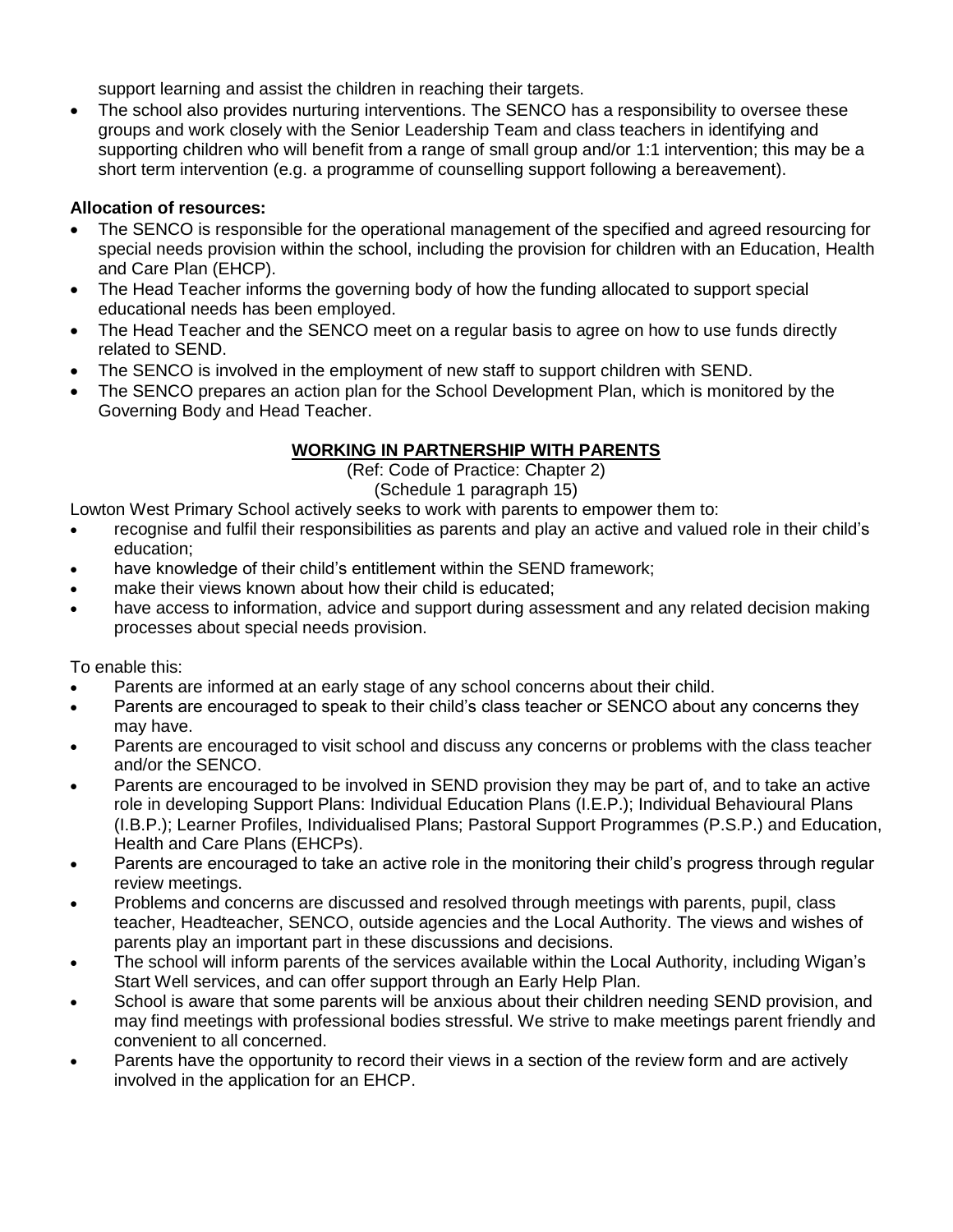# **PUPIL PARTICIPATION**

Children, who are capable of forming views, have a right to receive and make known information, to express an opinion, and to have that opinion taken into account in any matters affecting them. The views of the child should be given due weight according to the age, maturity and capability of the child. **(Articles 12 and 13: The United Nations Convention on the Rights of the Child)**

To enable this:

- We aim to give pupils the opportunity to discuss feelings and views with their families and staff, and to contribute to the development of their Support Plan: I.E.P., I.B.P., Learner Profile or Individualised Plan at an appropriate level.
- We aim to ensure that pupils are aware of their targets, if they have achieved them, or of the progress that they have made. Pupils, where possible, sign their Plans with their parents.
- Pupils are given the opportunity to share their thoughts regarding their learning with class teachers, teaching assistants, the SENCO and the school council. They will be asked their views when completing referrals and reports for multi-agencies.
- Pupils celebrate their success through praise from staff, certificates, stickers, rewards, whole school Achievement Assemblies, sharing their success with other pupils and teachers, thus raising selfesteem and their motivation to succeed.
- Pupils are given the opportunity to discuss concerns and problems, whether they be learning, social, emotional, behavioural or physical. They discuss why the problems occur, ways of avoiding them, how to resolve them and ways forward.
- The purpose of any assessment, Support Plan: I.E.P., I.B.P., Learner Profile or Individualised Plan is explained to the child, to avoid any anxiety or confusion.
- The purpose of any visiting professional is explained to the child.
- School acknowledges the importance of providing therapeutic interventions for pupils.

# **FOUNDATION STAGE: ASSESSMENT AND IDENTIFICATION**

- Teachers acknowledge that during the Foundation Stage, due to various previous learning and life experiences and taking into account some pupils may not have received any education when they enter Reception, children will progress at different rates. School focus on early identification and will refer to multi-agencies, including Speech and Language and Occupational Therapists within the Local Authority to support the children's progress. This may not necessarily mean they are pupils with Special Educational Needs, but they will need carefully differentiated learning experiences and activities to ensure that they make satisfactory progress.
- On entering Reception, pupils are monitored using the Foundation Stage Assessment.
- Wigan Local Authority monitors any Early Years pupil with an identified Special Need and informs schools how best they can meet their needs.
- School works closely with all Early Year Providers to ensure a smooth transition into Reception.

# **PRIMARY PHASE: ASSESSMENT AND IDENTIFICATION**

- During both Foundation and the Key Stage One phase of education, teacher assessment and observation, along with parental views and contributions, will critically aid early identification of pupils with SEND.
- School uses the Read Write Inc programme for all children in Foundation Stage and Key Stage One, and those requiring specific support in phonics from Years 3 to 6 use the Read Write Inc. and/or Sounds-Write programmes. These programmes place the children in a specific group, linked to their individual ability level. The programme is regularly reviewed, and the progress of the children assessed. Additional Numicon and Maths Recovery intervention programmes are used for children not making adequate progress in maths.
- Assessment at Key Stage Two is currently undertaken using AQA and NFER Assessments in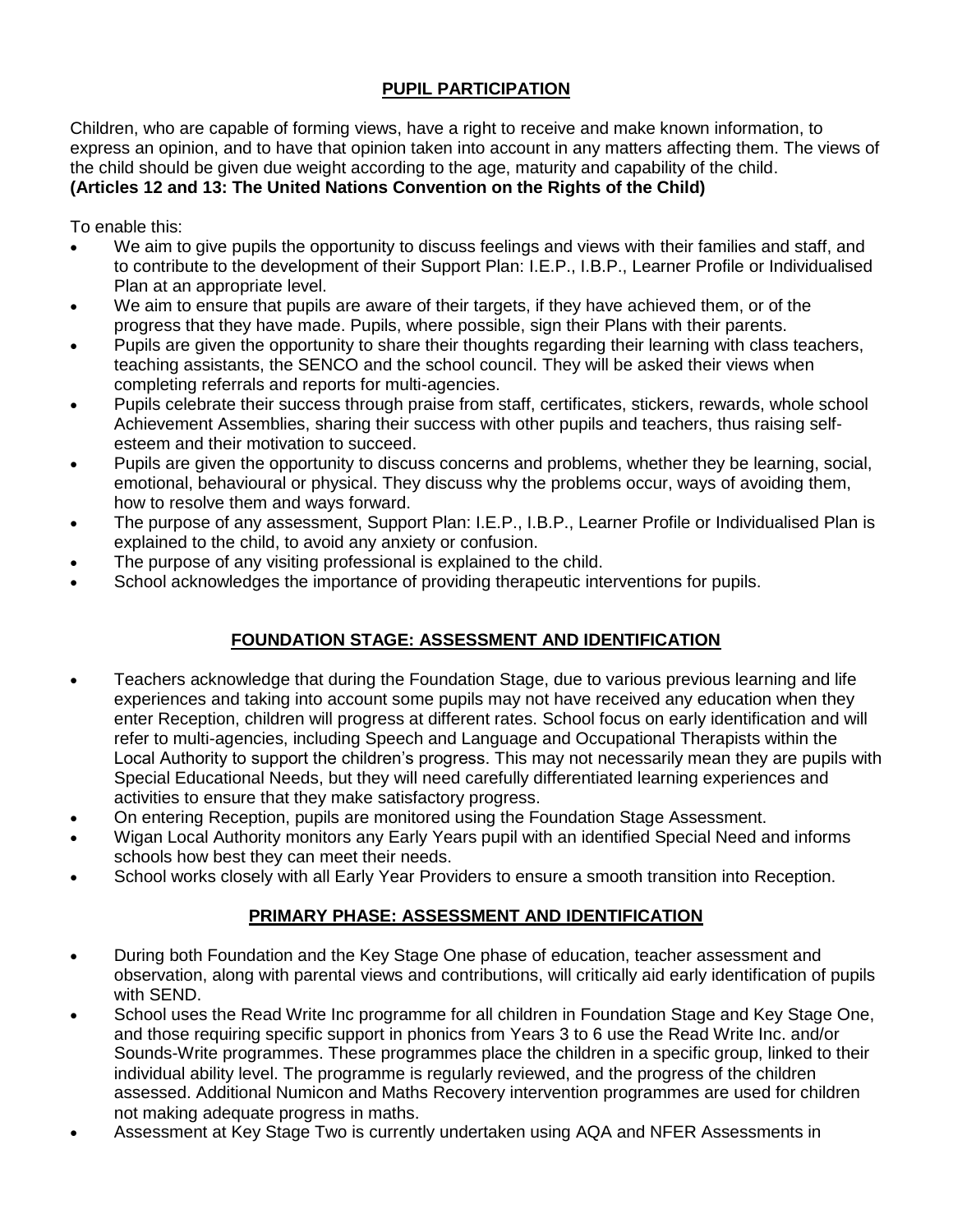Reading, Mathematics and Spelling, Punctuation and Grammar and Salford Reading tests for reading. Independent pieces of writing are moderated throughout the academic year using the Interim Assessment Checklists in order to assess pupils' writing. Common Exception Words are tested regularly and monitored by the class teacher and SENCO to ensure progress in Reading and Spelling.

- The SENCO and class teacher may also use the B squared and Pre Key Stage Assessment Criteria where appropriate to assess pupils with SEND.
- Class teachers and the SENCO may also use additional resources to help assess and identify pupils' additional needs. These may include the Boxall Profile, Classroom Behaviour Lists, Renfrew Picture Analysis, British Picture Vocabulary Scale (BPVS) and Skills for Learning Checklists. Additional resources are available within the 'Higher Expectations for All' file (HEfA) to support the assessment of pupils with Social, Emotional and Mental Health needs (SEMH).

# **GRADUATED RESPONSE TO SEND**

Lowton West follows a graduated response to SEND, where a pupil may progress through different stages of support. A pupil does not automatically progress up the stages and the use of intervention and stage of need may remain the same if the pupil's progress is satisfactory. When a teacher is concerned about a pupil's progress they will arrange to speak to parents.

#### **Nature of intervention:**

The SENCO and the pupil's class teacher will decide on the action needed to help a pupil to progress in the light of the assessment. This may include:

- different learning materials, or special equipment;
- Some group or individual support; (by Teacher, Teaching Assistant, etc.)
- Extra adult time to devise the nature of the planned intervention and to monitor its effectiveness;
- Staff development and training to develop knowledge of problems and to introduce and deliver more effective strategies;
- Access to Local Authority support services for one-off or occasional advice on strategies or equipment;
- If necessary, seeking additional advice from outside agencies.

#### **Support Plans: Individual Education Plans, Individual Behaviour Plans (I.E.P. AND I.B.P.), Learner Profiles and Individualised Plans**

Strategies employed to enable a child to progress will be recorded within an Individual Education Plan (I.E.P.) or an Individual Behavioural Plan (I.B.P.). Each of these plans will include information about:

- The short term targets or goals set for the pupil;
- The teaching strategies to be used;
- The provision to be put in place;
- When the plan is to be reviewed;
- Outcomes (to be recorded when the plan is reviewed, or as they are achieved.)
- Evidence that the parent and, if appropriate, the child have read and understood it.

A Learner Profile or Individualised Plan will be introduced when a child is identified on the Code of Practice with Social, Emotional and Mental Health needs (SEMH), for example: anxiety or an identified Communication Need, including pupils currently on the ASD Pathway or with a diagnosis of Autism. These plans will outline the pupil's area of difficulty, how this can make them feel and the strategies the pupil or staff members will adopt in order to lessen / remove the feelings of anxiety or difficulties the pupil would experience. The Individualised Plans and Learner Profiles will be written in collaboration with the pupil, parents and any specialist services accessed (TESS, CAMHS, SALT, OT, Education Psychologist etc).

The Individual plans and Learner Profiles will only record that which is additional to; or different from, the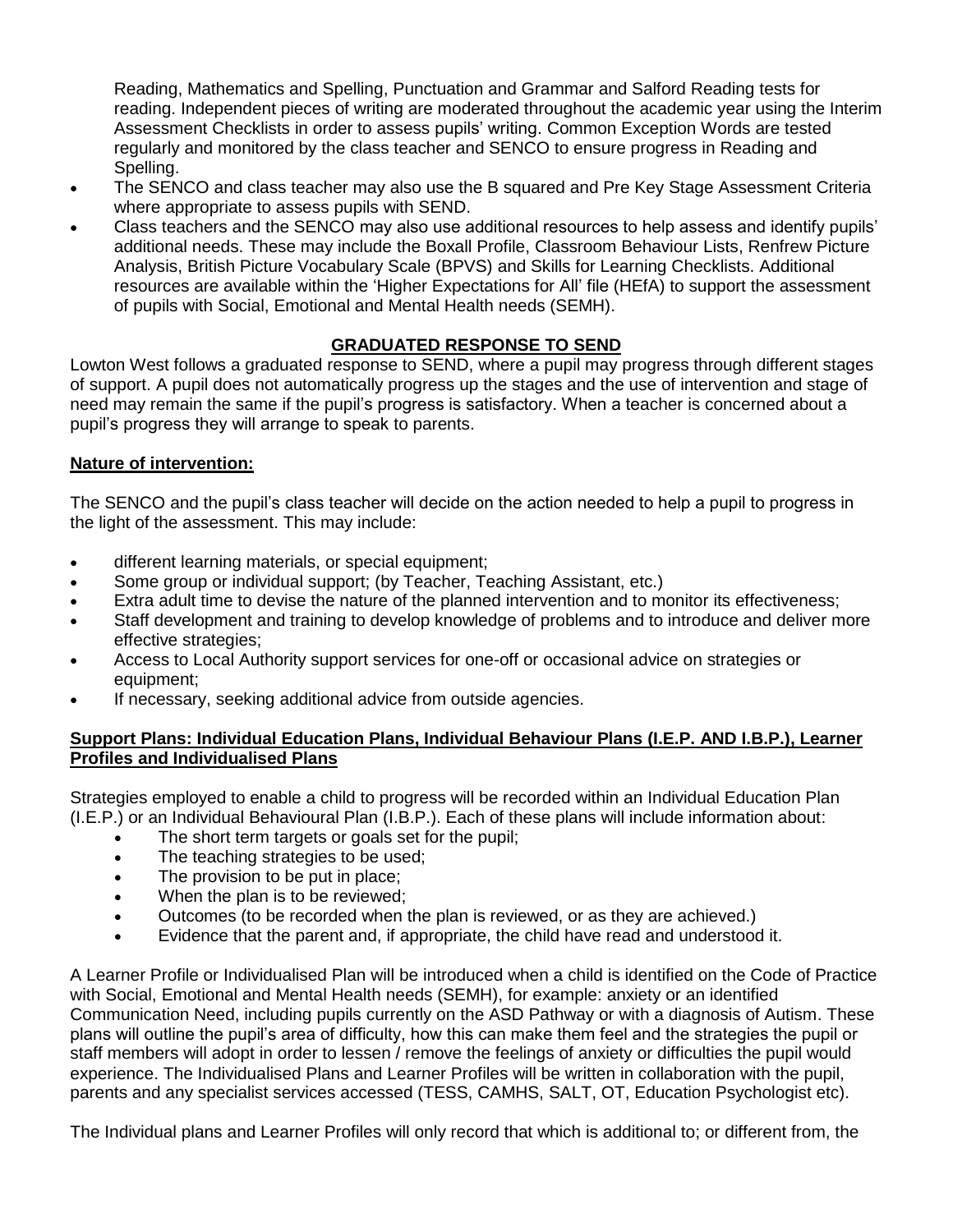differentiated curriculum and will focus upon targets or strategies that match the pupil's needs and have been discussed with the pupil and parents. The plans will be reviewed at least 3 times a year, and parents' views or their pupil's progress will be sought. Wherever possible the pupil will also take part in the review process and be involved in the setting of new targets.

#### **The school's graduated response is broken down into the following stages:**

**No additional support**: All children will receive inclusive Quality First Teaching – high quality every day personalised teaching. Teachers, the SENCO team and the Senior Leadership Team analyse data and monitor progress through pupil progress meetings, use of checklists, discussion with parents and pupils.

#### **Some additional support**: **SEN Support**

When a class teacher and/or SENCO identifies a pupil with special educational needs, they should devise interventions that are **additional to** or **different from** those provided as part of the setting's usual curriculum offer and strategies.

Teachers, parents and, where appropriate, the pupil will develop a Support Plan: I.E.P., I.B.P or Individualised Plan. The SENCO is available for help and advice on strategies and resources. The Support Plan will focus on approximately three targets. The plan will show how the targets will be achieved and the criteria for success. After an agreed period of time the plan. will be reviewed by staff involved, the pupil and parents. The child's progress will be discussed and new targets agreed.

Support Plans will be reviewed at least 3 times a year, and, if it is deemed appropriate, more often, if the needs of the child indicated this.

#### **Lots of additional support**: **SEN Support**

If it is considered that the child has not made satisfactory progress or further support is needed, then the SENCO, or Headteacher will seek advice and support from outside agencies.

The SENCO meets the Wigan team (school's link Educational Psychologist and TESS teacher) twice a year for a Planning and Review meeting to discuss next steps for specific pupils.

A referral may be made to the Educational Psychologist, who will carry out further assessments and give advice. Alternatively a referral may be made to the TESS team (Targeted Education Support Service team), Behaviour Support Team, Speech and Language Team, CAMHS or Occupational Therapy Team. After initial meetings with one or more of these agencies, other specialists may be contacted to support with the specific needs of individual children. Parents will continually be involved and kept informed of the steps the school is taking.

The SENCO, head teacher, class teacher, support staff will then use information from the previous Support Plans: I.E.P./I.B.P.'s, Learner Profiles and Individualised Plans plus any additional information from outside agencies to develop a new plan with new targets and these will be discussed with the parents and pupil.

**Exceptional Support**: an EHC Referral may be considered following advice from external agencies.

If, after several Support Plans: I.E.P. / I.B.P.'s have been developed, monitored and reviewed, the pupil has not made satisfactory progress, the school, after discussions with parents, and taking into account outside agencies advice and reports, may consider asking the Local Authority for a statutory assessment of the child.

All reports from outside agencies, Support Plans: I.E.P. / I.B.P.'s, reviews and any relevant information are then sent to the Local Authority along with completed forms, including information from parents. If the Local Authority decides to proceed with an EHC Referral, EHC assessment reports will be completed, including the All About Me document which is completed by parents and school collaboratively.

#### **MONITORING SEND FUNDED PUPILS: Annual Reviews**

All funded pupils are reviewed every twelve months. The SENCO arranges the Annual Review, inviting all the relevant outside agencies and parents, and inform the Local Authority of the date, who may send a representative to the meeting.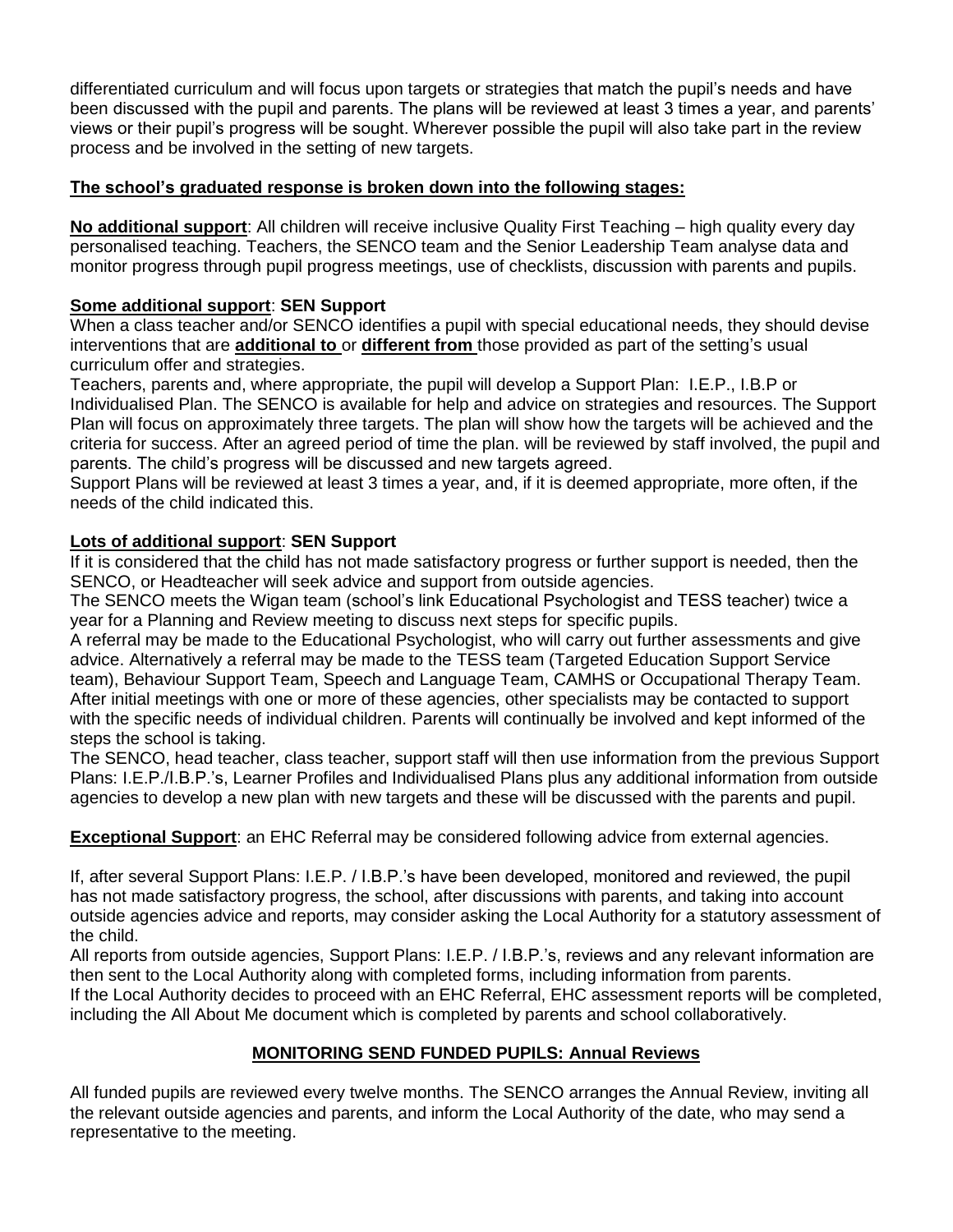At the review meeting the child's progress is discussed in relation to the objectives listed in the EHC Plan. The current Support Plan: I.E.P. /I.B.P./ Learner Profile/ Individualised Plan is shared, and targets and progress discussed.

The school provision is discussed, such as equipment, resources and staffing, to ensure that the provision is appropriate and continues to meet the needs of the child.

It is decided whether or not, the EHCP is still appropriate.

If the EHCP remains in place, new targets may be set for the coming year.

# **SUPPORTING THE TRANSITION OF SEND PUPILS**

Meetings are arranged between staff during the summer term to discuss the transfer of pupils from one class to another within the school. Details of the Support Plan: I.E.P. / I.B.P.'s/ Learner Profiles/ Individualised Plans are transferred to the new teacher, along with any relevant materials.

The class SEND file and individual pupil intervention files are also passed on to the new class teacher. For pupils transferring between Key Stage Two and Key Stage Three, a meeting is arranged with the appropriate SENCO of the school they are transferring to, to pass on information.

In the event of a supported transfer, either at this point or at any other point in the year, staff will attend the appropriate meeting to support the pupil's transfer to a new school. This will include the pupil, parents, staff from the new school, and any other involved parties.

Pupils who are funded have a transition review, to which all involved parties are invited, (Parents, Local Authority officers, Health staff, Educational Psychologists, High school SENCO etc.)

If a transfer plan is required, one is recommended and will be in place prior to the pupil's arrival in their High school.

# **LINKS WITH OTHER SERVICES**

The school has links with the following organisations on a regular basis:

- Local Authority Team
- TESS team Targeted Education Support Service
- **Educational Psychology Services (EP)**
- Speech and Language Therapist (SALT)
- Health Services (School nurse)
- Social Services
- Wigan's Start Well Services
- EMAS team (EAL)
- Behaviour Support Team (BST)
- Child and Adolescent Mental Health Services (CAMHS)
- Children's Disability Services
- Physical Disabilities Outreach Team
- Schools Outreach Service
- Specialist Sensory Education Team
- Occupational Therapy (OT)
- Ophthalmic Services
- **•** Audiology Service
- Virtual Schools Team
- Wigan Family Welfare Service counselling
- **Adoption Services**

We seek advice and examples of good practice from:

- The Specialist Provision Schools within Wigan (via Outreach Support)
- Other schools
- Voluntary agencies linked to specific disorders
- LLG and LOGOS School network
- Wigan Embrace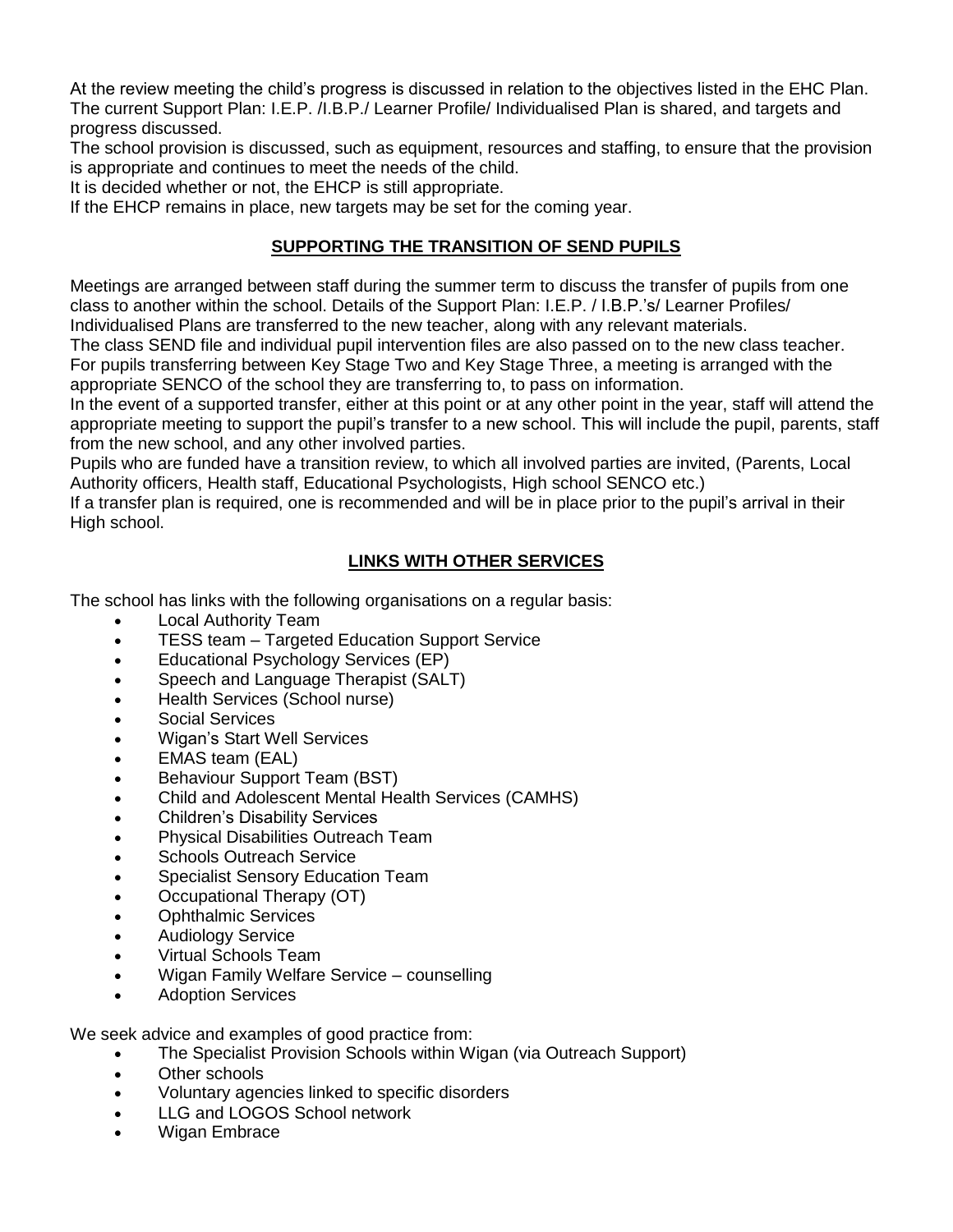We are always willing to seek advice and help with the aim of achieving the best for each of the pupils in our school.

#### **MONITORING**

- The SENCO regularly liaises and meets with outside agencies.
- The SENCO meets regularly with professionals including the Educational Psychologist and TESS teacher through planning meetings.
- The SENCO meets regularly with the Headteacher and reports to the Governing Body.
- The SENCO meets regularly with each member of staff and monitors their SEND file.
- The SENCO or Senior Leadership team will attend pupil progress meetings to flag up any child the teacher may be concerned about and discuss children already on the register to ensure they are making good progress. They will also monitor Case Studies written by individual staff members.
- Notes from the meetings/monitoring are copied and given to staff.
- Copies of all Support Plans: I.E.P./I.B.P.'s/ Learner Profiles/ Individualised Plans and reviews are passed to the SENCO for central record.
- The SENCO will attend reviews and meetings whenever possible, and always attend the reviews of funded pupils.
- The SENCO file contains information on every child at SEN Support, EHCP and current provision.
- The SENCO will attend Local Authority Inclusion meetings, LLG/ LOGOS Cluster Meetings and conferences throughout the year.

#### **RESPONSE TO COMPLAINTS**

Parents or children who are dissatisfied with any aspect of the special needs support offered should make their complaints:

- In the first instance to the Head teacher.
- If a parent is still unhappy, she/he can put her/his complaint in writing to the Chair of the Governing Body (in line with the Complaints Policy).
- Further appeal can be made to the Local Authority.

# **LINKS TO OTHER POLICIES**

- Safeguarding and Child Protection Policy
- Positive Behaviour Management and Discipline Policy
- Health, Safety and Welfare Policy
- Gifted and Talented Policy
- Anti-Bullying Policy
- Reference in Curriculum Policies.
- Equality Policy and Equality Plan
- Supporting Pupils with Medical Conditions
- Accessibility Plan
- Intimate Care Policy

# **Accessibility**

In accordance to the Equality Act 2010, school is fully accessible for pupils with SEND, including wheelchair users, with a hygiene room and therapy room available for pupils to use. School works closely with health professionals, including the school nurse, Physical Disabilities Team and Physiotherapist and OT Team, in order to ensure pupils with physical disabilities can access all school facilities effectively when starting school. School also provide pupils with access to Sensory Resources in an allocated room.

School also works with the Specialist Sensory Education Team in order to support pupils with Visual or